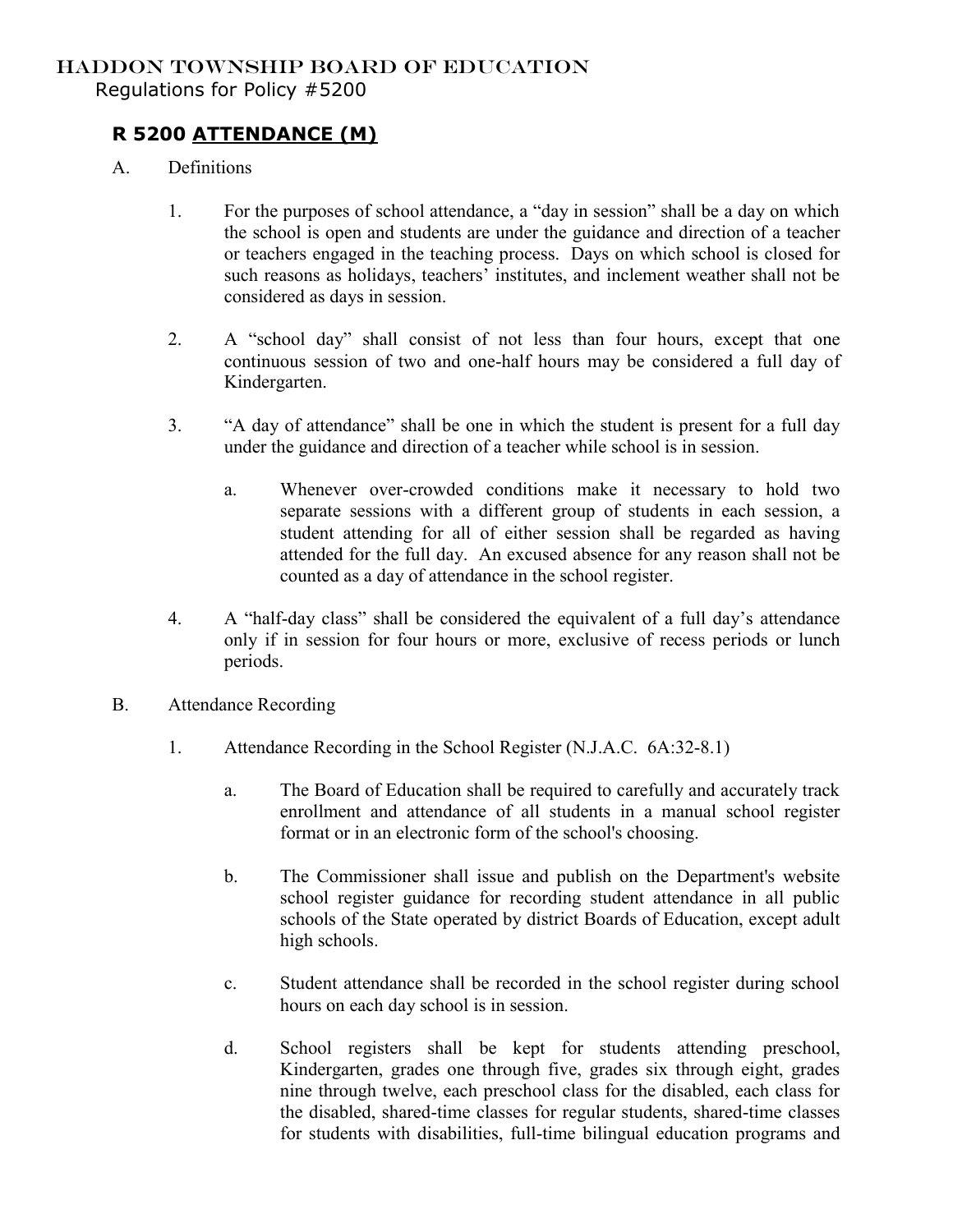vocational day programs, and summer schools operated by the Board of Education.

- e. A student who has been placed on home instruction shall have his or her attendance status recorded on the regular register for the program in which the student is enrolled. For the period beginning the first day the student is unable to attend school and ending the day before the first instructional day at the student's place of confinement, the student shall be marked absent. No absences shall be recorded for the student while on home instruction, providing the hours of instruction are not less than required by N.J.A.C. 6A:14-4.8 and 4.9. The number of possible days of enrollment for a student on home instruction shall be the same as for other students in the program in which the student is enrolled.
- 2. Attendance Recording for Board Policy (N.J.A.C. 6A:32-8.3)
	- a. A record of the attendance of all students on roll in a school register shall be kept each day that school is in session by a teacher or other authorized person. It shall be the duty of this person to keep the attendance records according to these rules and the specific instructions issued by the Commissioner of Education.
	- b. No student shall be recorded as present unless the school is in session and the student so recorded is under the guidance and direction of a teacher in the teaching process.
	- c. A student shall be recorded as absent in the school register when not in attendance at a session of the school while a member of the school, except students excused due to religious holidays who shall be recorded as excused.
	- d. A student shall be recorded as either present, absent, or excused for religious observance, every day the school is in session after the student enters until the date the student is transferred to another school, transferred to an individual home instruction record, or officially leaves the school system.
	- e. The Commissioner shall annually prescribe a list of religious holidays on which it shall be mandatory to excuse students for religious observance upon the written request signed by the parent or person standing in loco parentis.
	- f. The mere presence of a student at roll call shall not be regarded as sufficient attendance for compliance with N.J.A.C. 6A:32-8.3. In a school which is in session during both the forenoon and the afternoon, a student shall be present at least one hour during both the forenoon and the afternoon in order to be recorded as present for the full day. In a school which is in session during either the forenoon or the afternoon, a student shall be present at least two hours in the session in order to be recorded as present for the full day.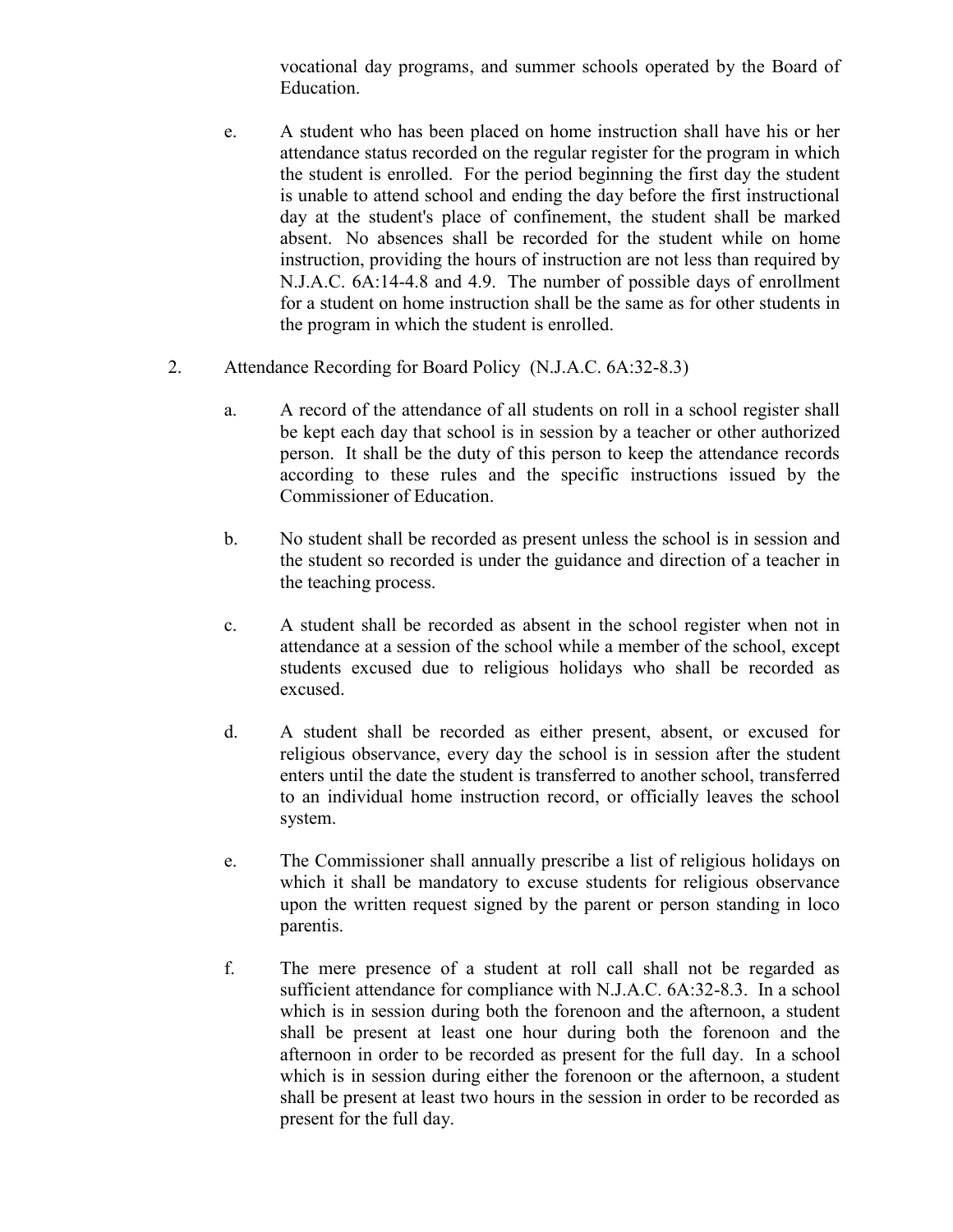g. A student not present in school because of his/her participation in an approved school activity, such as a field trip, meeting, cooperative education assignment, or athletic competition will be considered to be in attendance.

- C. Unexcused Absences That Count Toward Truancy/Excused Absences for Board Policy
	- 1. Notwithstanding the requirement of reporting student absences in the school register for State and Federal reporting purposes, "excused" and "unexcused" student absences for the purpose of expectations and consequences regarding truancy, student conduct, promotion, and the award of course credit is a Board decision outlined in Policy 5200 and this Regulation.
	- 2. N.J.A.C. 6A:16-7.6(a)3 requires the Board of Education policies and procedures contain, at a minimum, a definition of unexcused absence that count toward truancy. "An unexcused absence that counts toward truancy" is a student's absence from school for a full or a portion of a day for any reason that is not an "excused absence" as defined below.
	- 3. "An excused absence" is a student's absence from school for a full day or a portion of a day for the observance of a religious holiday pursuant to N.J.S.A. 18A:36-14 through 16, or any absence for the reasons listed below:
		- The student's illness supported by a written letter from a doctor's office upon student's return to school;
		- The student's required attendance in court;
		- Where appropriate, when consistent with Individualized Education Programs, the Individuals with Disabilities Act, accommodation plans under 29 U.S.C. §§ 794 and 705(20), and individualized health care plans;
		- The student's suspension from school;
		- Family illness or death supported by notification to the school by the student's parent;
		- Visits to post-secondary educational institutions;
		- Interviews with a prospective employer or with an admissions officer of an institution of higher education;
		- Examination for a driver's license;
		- Necessary and unavoidable medical or dental appointments that cannot be scheduled at a time other than the school day supported by a written letter from a doctor's office upon student's return to school;
		- Take Our Children to Work Day;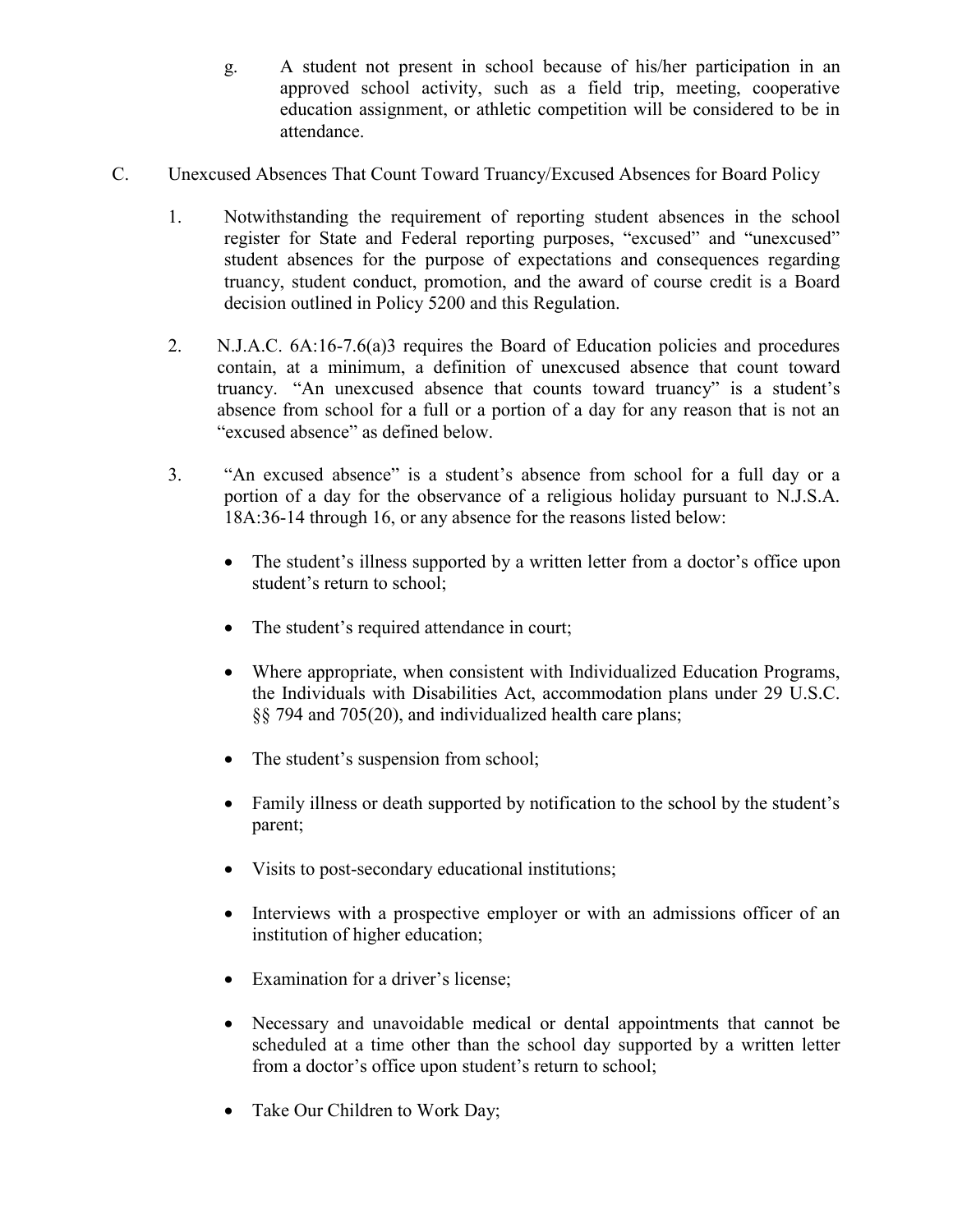An absence considered excused by the Commissioner of Education and/or a New Jersey Department of Education rule;

An absence for a reason not listed above, but deemed excused by the Principal upon a written request by the student's parent stating the reason for the absence and requesting permission for the absence to be an excused absence;

- 4. For cumulative unexcused absences of ten or more, a student between the ages of six and sixteen is truant, pursuant to N.J.S.A. 18A:38-25as determined by the Board's Attendance Policy and Regulation pursuant to N.J.A.C. 6A:16-7.6(a)4.iii. and the definition of school day pursuant to N.J.A.C. 6A:32-8.3. Any absence not listed in C.3. above shall be an unexcused absence counted toward truancy.
- 5. "Unexcused tardiness" may constitute an unexcused absence that counts toward truancy in accordance with Policy 5240.
- D. Notice to School of a Student's Absence
	- 1. The parent or adult student shall notify the school office before the school day when the student will not be in school.
	- 2. The parent of the student or an adult student who will attend the morning session, but will not attend the afternoon session shall provide notice to the school office before the start of the afternoon session.
	- 3. The parent of a student or an adult student shall notify the school office of a future absence if the absence is foreseeable.
	- 4. The parent or adult student who anticipates a future absence or anticipates that an absence will be prolonged shall notify the school office to arrange make-up work.
	- 5. In accordance with N.J.S.A. 18A:36-25.6, if a student is determined to be absent from school without valid excuse, and if the reason for the student's absence is unknown to school personnel, the Principal or designee shall immediately attempt to contact the student's parent to notify the parent of the absence and determine the reason for the absence.
- E. Readmission to School After an Absence
	- 1. A student returning from an absence of any length of time must provide a written statement that is dated and signed by the parent or adult student listing the reason for the absence.
	- 2. A note explaining a student's absence for a noncommunicable illness for a period of more than ten (10) school days must be accompanied by a physician's statement of the student's illness with medical clearance to return to school.
	- 3. A student who has been absent by reason of having or being suspected of having a communicable disease must present to the school nurse written evidence of being free of communicable disease, in accordance with Policy 8451.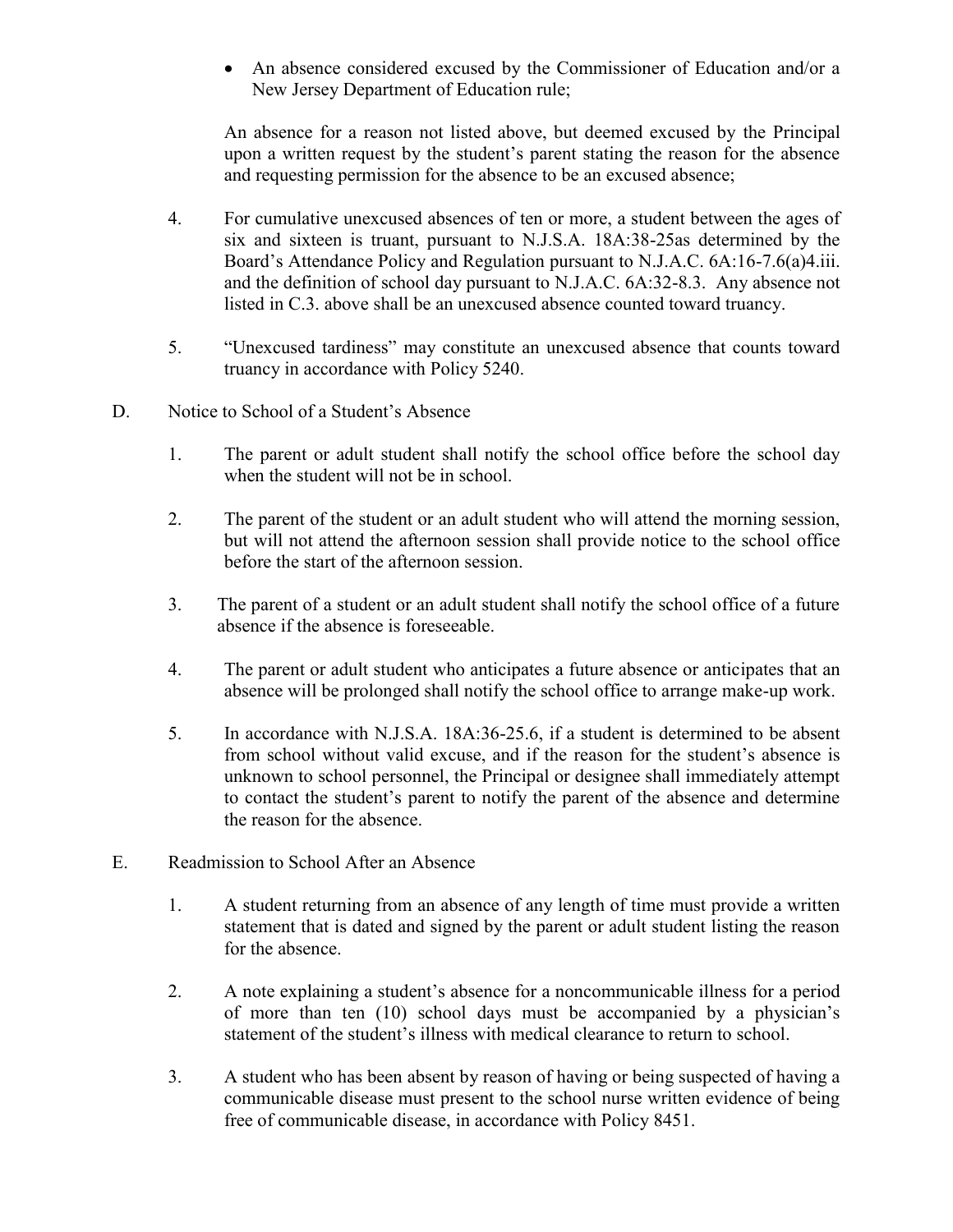4. The Superintendent of Schools or designee may require a student who has been absent from school due to a suspension or other reason concerning the student's conduct to receive a medical examination by a physician regarding the student's physical and/or mental fitness to return to school. The Superintendent or designee will notify the student's parent of the specific requirements of the medical examination prior to the student's return to school.

## F. Instruction

- 1. Teachers shall cooperate in the preparation of home assignments for students who anticipate an excused absence of five (5) school days duration. The parent or student must request such home assignments.
- 2. A student who anticipates an absence due to a temporary or chronic health condition may be eligible for home instruction in accordance with Policy 2412. The parent must request home instruction.
- 3. Students absent for any reason are expected to make up the work missed. The parent or student is responsible for requesting missed assignments and any assistance required. Teachers will provide make-up assignments as necessary.
- 4. In general, students will be allowed a reasonable amount of time as determined by the teacher to make up missed work.
- 5. A student who missed a test or an exam shall be offered an opportunity to take the test, exam, or an appropriate alternate test.
- G. Denial of Course Credit
	- 1. The teacher will determine the credit to be awarded a student for make-up work. Where class participation is a factor in the learning process, the teacher may consider a student's absence in determining a final grade, except absences for the observance of a religious holiday or absence for a student's suspension from school will not adversely affect the student's grade. The teacher may record an incomplete grade for a student who has not had a full opportunity to make up missed work.
	- 2. A secondary student may be dropped from a course or denied course credit when he/she has been absent from thirteen (13) or more of the class sessions, whatever the reason for the absence, except that absences for the observance of a religious holiday, absences for those excused in accordance with the reporting requirements of the school register, or absences caused by a student's suspension will not count toward the total.

Exceptions to this rule may be made for students who have demonstrated to the teacher through completion of make-up assignments that they have mastered the proficiencies established for the course of study.

A secondary student who has been dropped from a course of study may be assigned to an alternate program.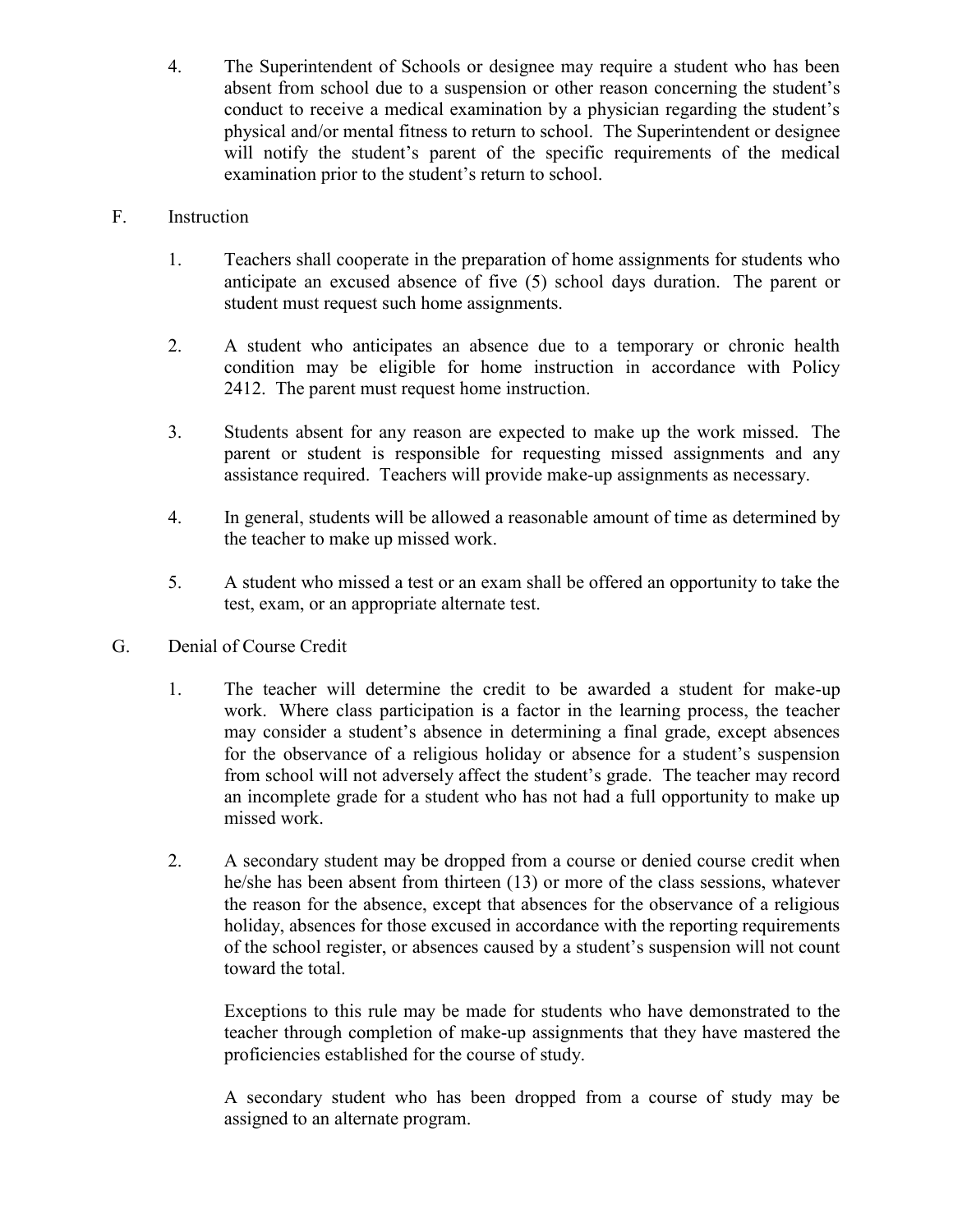3. An elementary student may be retained at grade level, in accordance with Policy 5410, when he/she has been absent 30 or more school days, whatever the reason for the absence, except that excused absences and absences due to student's suspension will not count toward the total.

Exceptions to this rule may be made for students who have demonstrated through completion of home assignments and/or home instruction that they have mastered the proficiencies established for the assigned courses of study.

- H. School District Response To Unexcused Absences During the School Year That Count Toward Truancy
	- 1. For up to four cumulative unexcused absences that count toward truancy, the Principal or designee shall:
		- a. Make a reasonable attempt to notify the student's parent of each unexcused absence prior to the start of the following school day;
		- b. Make a reasonable attempt to determine the cause of the unexcused absence, including through contact with the student's parent;
		- c. Identify, in consultation with the student's parents, needed action designed to address patterns of unexcused absences, if any, and to have the child return to school and maintain regular attendance;
		- d. Proceed in accordance with the provisions of N.J.S.A. 9:6-1 et seq. and N.J.A.C. 6A:16-10, if a potentially missing or abused child situation is detected; and
		- e. Cooperate with law enforcement and other authorities and agencies, as appropriate.
	- 2. For between five and nine cumulative unexcused absences that count toward truancy, the Principal or designee shall:
		- a. Make a reasonable attempt to notify the student's parent of each unexcused absence prior to the start of the following school day;
		- b. Make a reasonable attempt to determine the cause of the unexcused absence, including through contact with the student's parent;
		- c. Evaluate the appropriateness of action taken pursuant to N.J.A.C. 6A:16- 7.6(a)4.i.(3) and H.1.c. above;
		- d. Develop an action plan to establish outcomes based upon the student's patterns of unexcused absences and to specify the interventions for supporting the student's return to school and regular attendance, which may include any or all of the following:
			- (1) Refer or consult with the building's Intervention and Referral Services Team, pursuant to N.J.A.C. 6A:16-8;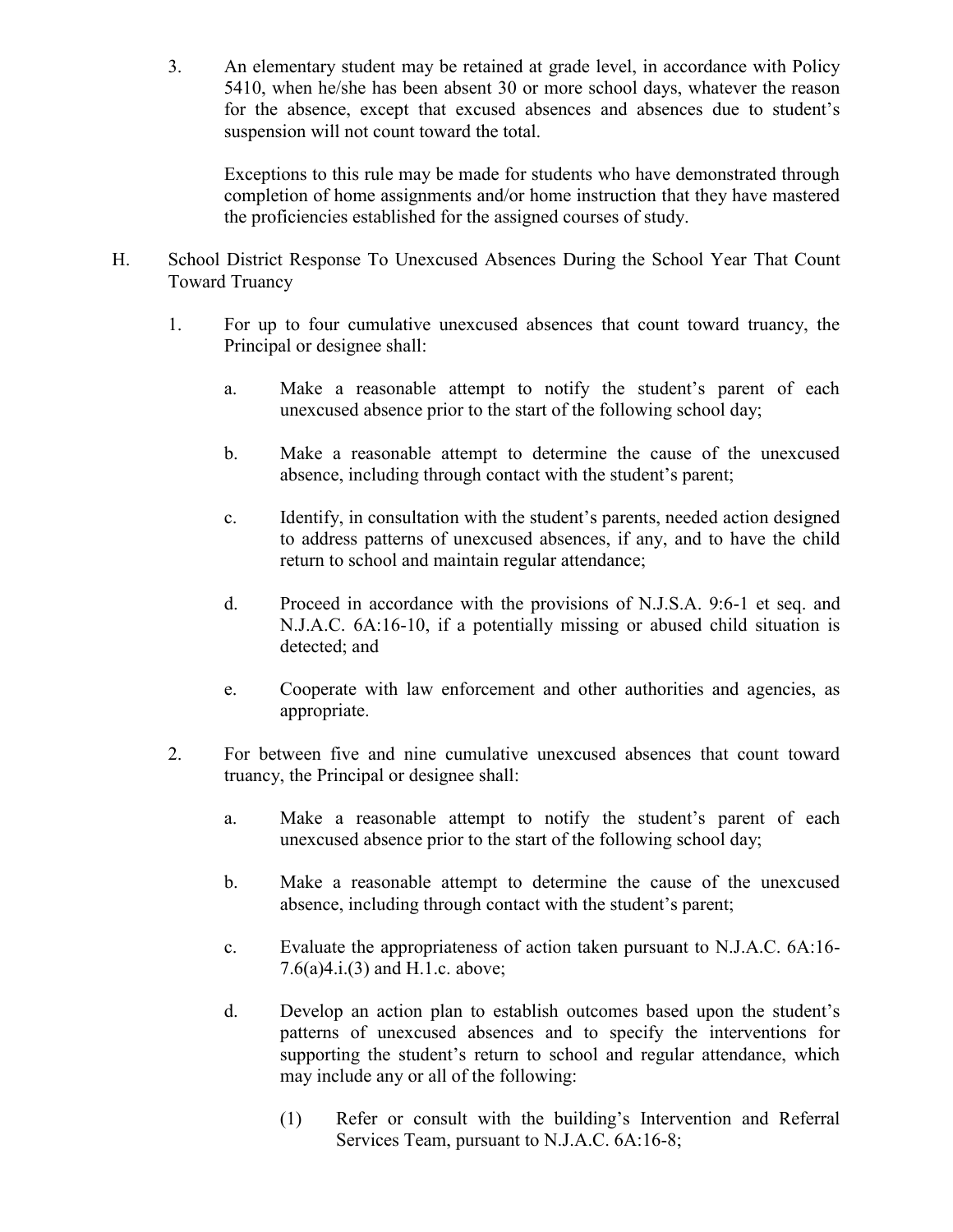- (2) Conduct testing, assessments, or evaluations of the student's academic, behavioral, and health needs;
- (3) Consider an alternate educational placement;
- (4) Make a referral to or coordinate with a community-based social and health provider agency or other community resource;
- (5) Refer to a court or court program pursuant to N.J.A.C. 6A:16- 7.6(a)4.iv. and H.4. below;
- (6) Proceed in accordance with N.J.S.A. 9:6-1 et seq. and N.J.A.C. 6A:16-10, if a potential missing or abused child situation is detected; and
- (7) Engage the student's family.
- e. Cooperate with law enforcement and other authorities and agencies, as appropriate.
- 3. For ten or more cumulative unexcused absences that count toward truancy, a student between the ages of six and sixteen is truant, pursuant to N.J.S.A. 18A:38- 25, and the Principal or designee shall:
	- a. Make a determination regarding the need for a court referral for the truancy, per N.J.A.C. 6A:16-7.6(a)4.iv. and H.4. below;
	- b. Continue to consult with the parent and the involved agencies to support the student's return to school and regular attendance;
	- c. Cooperate with law enforcement and other authorities and agencies, as appropriate; and
	- d. Proceed in accordance with N.J.S.A. 18A:38-28 through 31, Article 3B, Compelling Attendance at School, and other applicable State and Federal statutes, as required.
- 4. A court referral may be made as follows:
	- a. When unexcused absences that count toward truancy are determined by school officials to be violations of the compulsory education law, pursuant to N.J.S.A. 18A:38-25, and the Board of Education's policies, in accordance with N.J.A.C. 6A:16-7.6(a), the parent may be referred to Municipal Court.
		- (1) A written report of the actions the school has taken regarding the student's attendance shall be forwarded to the Municipal Court; or
	- b. When there is evidence of a juvenile-family crisis, pursuant to N.J.S.A. 2A:4A-22.g, the student may be referred to Superior Court, Chancery Division, Family Part.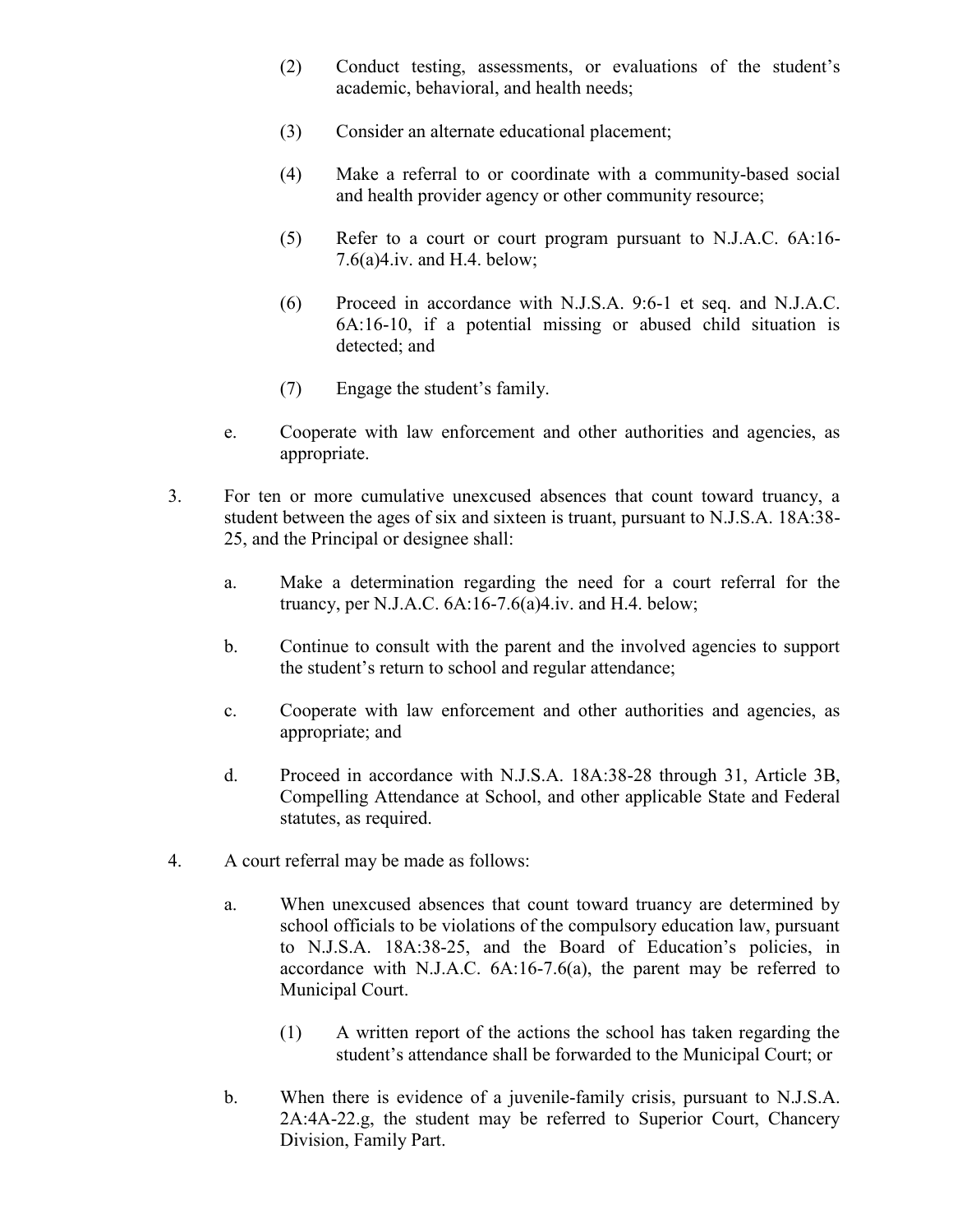- (1) A written report of the actions the school has taken regarding the student's attendance shall be forwarded to the Juvenile-Family Crisis Intervention Unit.
- 5. For a student with a disability, the attendance plan and its punitive and remedial procedures shall be applied, where applicable, in accordance with the student's IEP, pursuant to 20 U.S.C. §§ 1400 et seq., the Individuals with Disabilities Education Act; the procedural protections set forth in N.J.A.C. 6A:14; accommodation plan under 29 U.S.C. §§794 and 705(20); and individualized health care plan and individualized emergency healthcare plan pursuant to N.J.A.C. 6A:16-2.3(b)5.xii.
- 6. All receiving schools pursuant to N.J.A.C. 6A:14-7.1(a), shall act in accordance with N.J.A.C. 6A:16-7.6(a)4.i. and H.1. above for each student with up to four cumulative unexcused absences that count toward truancy.
	- a. For each student attending a receiving school with five or more cumulative unexcused absences that count toward truancy, the absences shall be reported to the sending school district.
		- (1) The sending school district shall proceed in accordance with the Board of Education's policies and procedures pursuant to N.J.A.C. 6A:16-7.6(a) and H.5. above and the provisions of N.J.A.C. 6A:16- 7.6(a)4.ii. through iv. and H.2. through H.5. above, as appropriate.
- I. Discipline
	- 1. Students may be denied participation in co-curricular activities if the Board establishes attendance standards for participation.
	- 2. Students may be denied participation in athletic competition if the Board establishes attendance standards for participation.
	- 3. No student who is absent from school for observance of a religious holiday may be deprived of any award or of eligibility for or opportunity to compete for any award because of the absence.
- J. Recording Attendance
	- 1. Teachers must accurately record the students present, tardy, or absent each day in each session or each class. Attendance records must also record students' attendance at out-of-school curricular events such as field trips.
	- 2. A record shall be maintained of each excused absence and each unexcused absence that counts toward truancy as defined in Policy and Regulation 5200.
	- 3. A report card will record the number of times the student was absent and tardy in each marking period.
	- 4. A student's absence for observance of a religious holiday will not be recorded as such on any transcript or application or employment form.